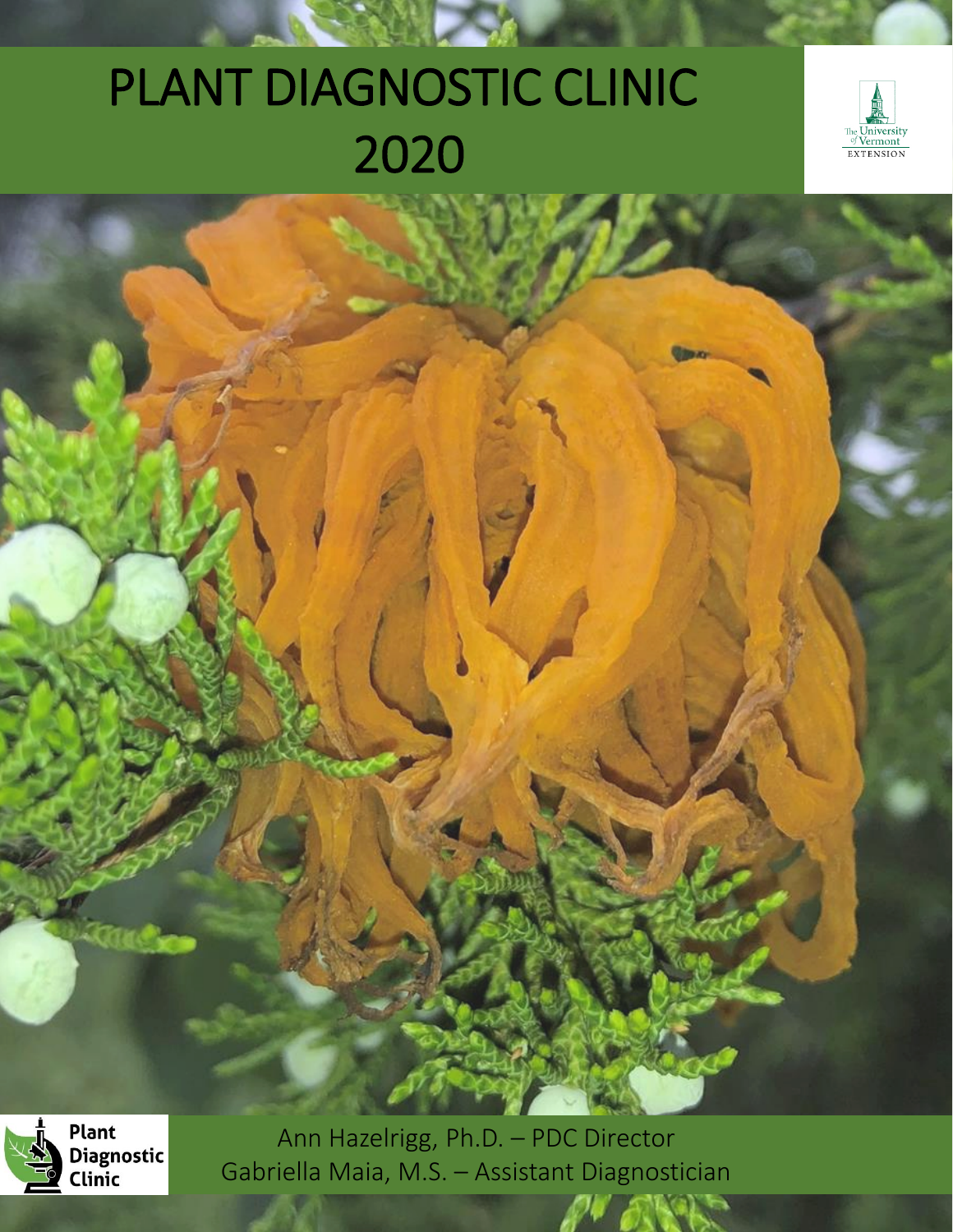## Disclaimer:

UVM Plant Diagnostic Clinic samples were considerably reduced in 2020 due to COVID-19. Although the PDC remained open for commercial specimens, numbers were limited due to limited mail access. Home garden samples were not accepted after March 2020 and the UVM Master Gardener Helpline volunteers were not active in the PDC throughout the 2020 growing season.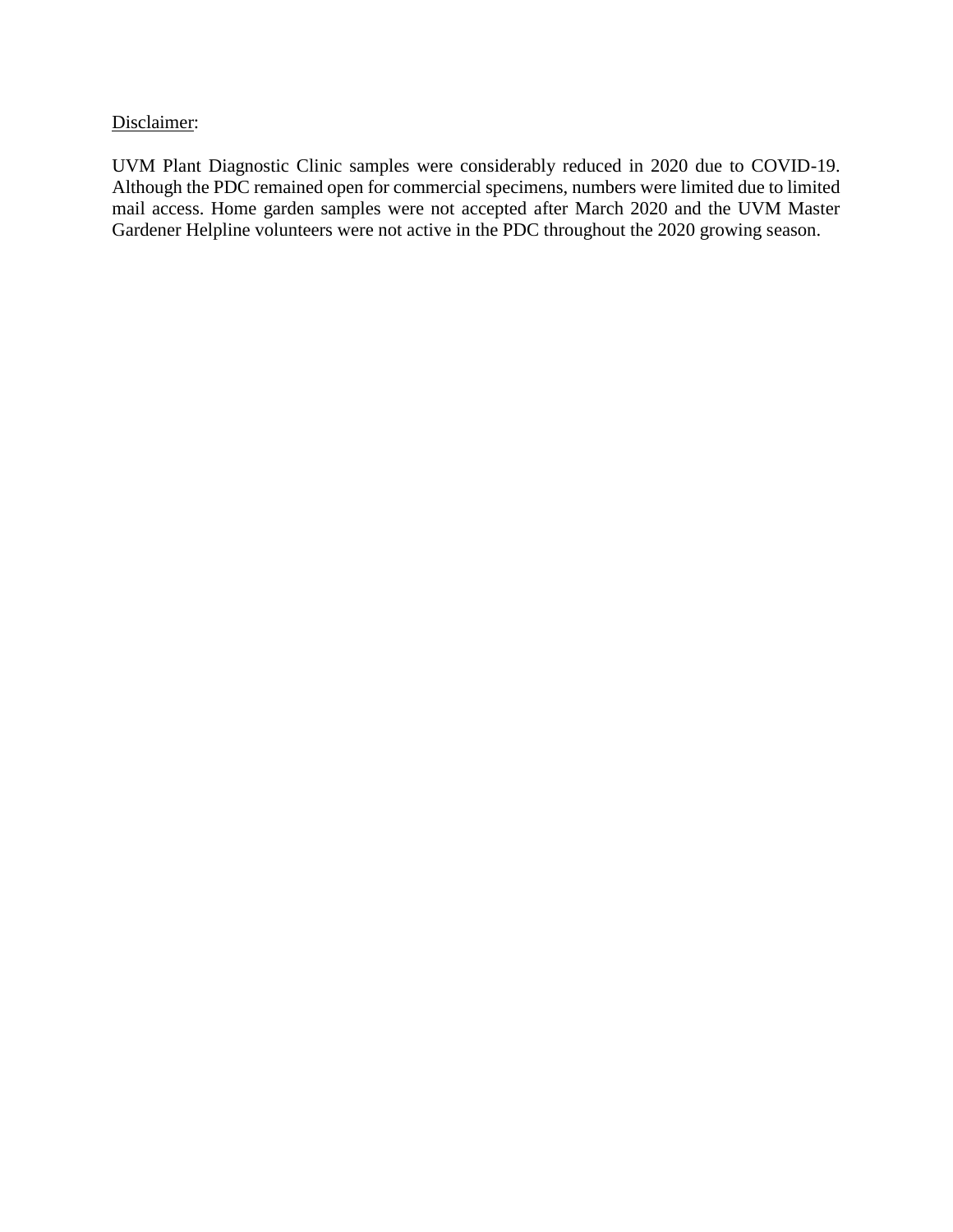## **Following report contains a summary of the samples submitted to the Plant Diagnostic Clinic from 01-Jan-2020 through 12/31/2020. A total of** *19* **sample(s) have been processed during this time period.**

 $\boxed{\bigcirc}$ 

| The following diagnosticians were involved in<br>processing samples for the laboratory from 01-Jan-2020<br>through 31-Dec-2020.<br>This section reports samples from all the statuses. Each<br>sample may involve one or more diagnosticians. Hence,<br>this section may not represent the total number of samples<br>processed during this time period. | The following Advisory Consultants provided advice for<br>the laboratory from 01-Jan-2020 through 31-Dec-2020.<br>This section reports samples from all the statuses. Each<br>sample may involve one or more advisory consultants.<br>Hence, this section may not represent the total number of<br>samples processed during this time period. |
|----------------------------------------------------------------------------------------------------------------------------------------------------------------------------------------------------------------------------------------------------------------------------------------------------------------------------------------------------------|-----------------------------------------------------------------------------------------------------------------------------------------------------------------------------------------------------------------------------------------------------------------------------------------------------------------------------------------------|
| Ann Hazelrigg, processed 17 sample(s).                                                                                                                                                                                                                                                                                                                   | No records to display.                                                                                                                                                                                                                                                                                                                        |
| Gabriella Maia, processed 13 sample(s).                                                                                                                                                                                                                                                                                                                  |                                                                                                                                                                                                                                                                                                                                               |
|                                                                                                                                                                                                                                                                                                                                                          |                                                                                                                                                                                                                                                                                                                                               |
|                                                                                                                                                                                                                                                                                                                                                          |                                                                                                                                                                                                                                                                                                                                               |
|                                                                                                                                                                                                                                                                                                                                                          |                                                                                                                                                                                                                                                                                                                                               |
|                                                                                                                                                                                                                                                                                                                                                          |                                                                                                                                                                                                                                                                                                                                               |
|                                                                                                                                                                                                                                                                                                                                                          |                                                                                                                                                                                                                                                                                                                                               |
|                                                                                                                                                                                                                                                                                                                                                          |                                                                                                                                                                                                                                                                                                                                               |
|                                                                                                                                                                                                                                                                                                                                                          |                                                                                                                                                                                                                                                                                                                                               |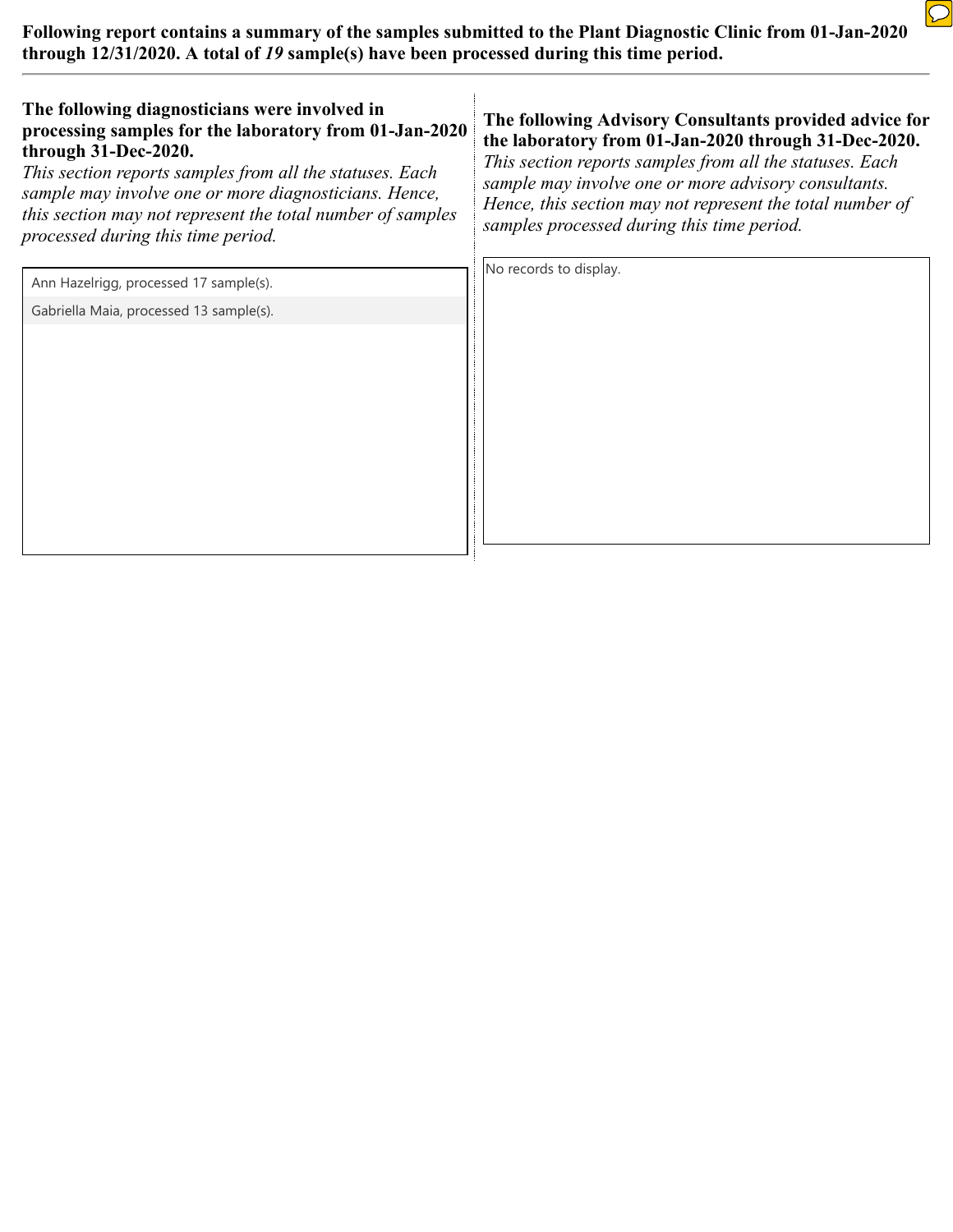## **The following is the Sample Submission Breakdown for the laboratory.**

For there are *0* sample(s) pending, sample(s) preliminary, *19* sample(s) completed, *0* sample(s) archived.

| The following Personnel provided checked-in samples |
|-----------------------------------------------------|
| for the laboratory from 01-Jan-2020 through 31-Dec- |
| 2020.                                               |

*This section reports sample check-in's performed only by diagnostician at laboratory. This section does not report the submitter check-in's. Hence, this section may not represent the total number of samples processed during this time period.*

#### **The following Personnel provided Client responses by writing up samples for the laboratory from 01-Jan-2020 through 31-Dec-2020.**

*This section reports the personnel who have written the final reports for the samples from all the statuses during this time period. Hence, this section may not represent the total number of samples processed during this time period.*

| Gabriella Maia, processed 19 sample(s). | No records to display. |
|-----------------------------------------|------------------------|
|                                         |                        |
|                                         |                        |
|                                         |                        |
|                                         |                        |
|                                         |                        |
|                                         |                        |
|                                         |                        |
|                                         |                        |
|                                         |                        |
|                                         |                        |
|                                         |                        |
|                                         |                        |
|                                         |                        |
|                                         |                        |
|                                         |                        |
|                                         |                        |
|                                         |                        |
|                                         |                        |
|                                         |                        |
|                                         |                        |
|                                         |                        |
|                                         |                        |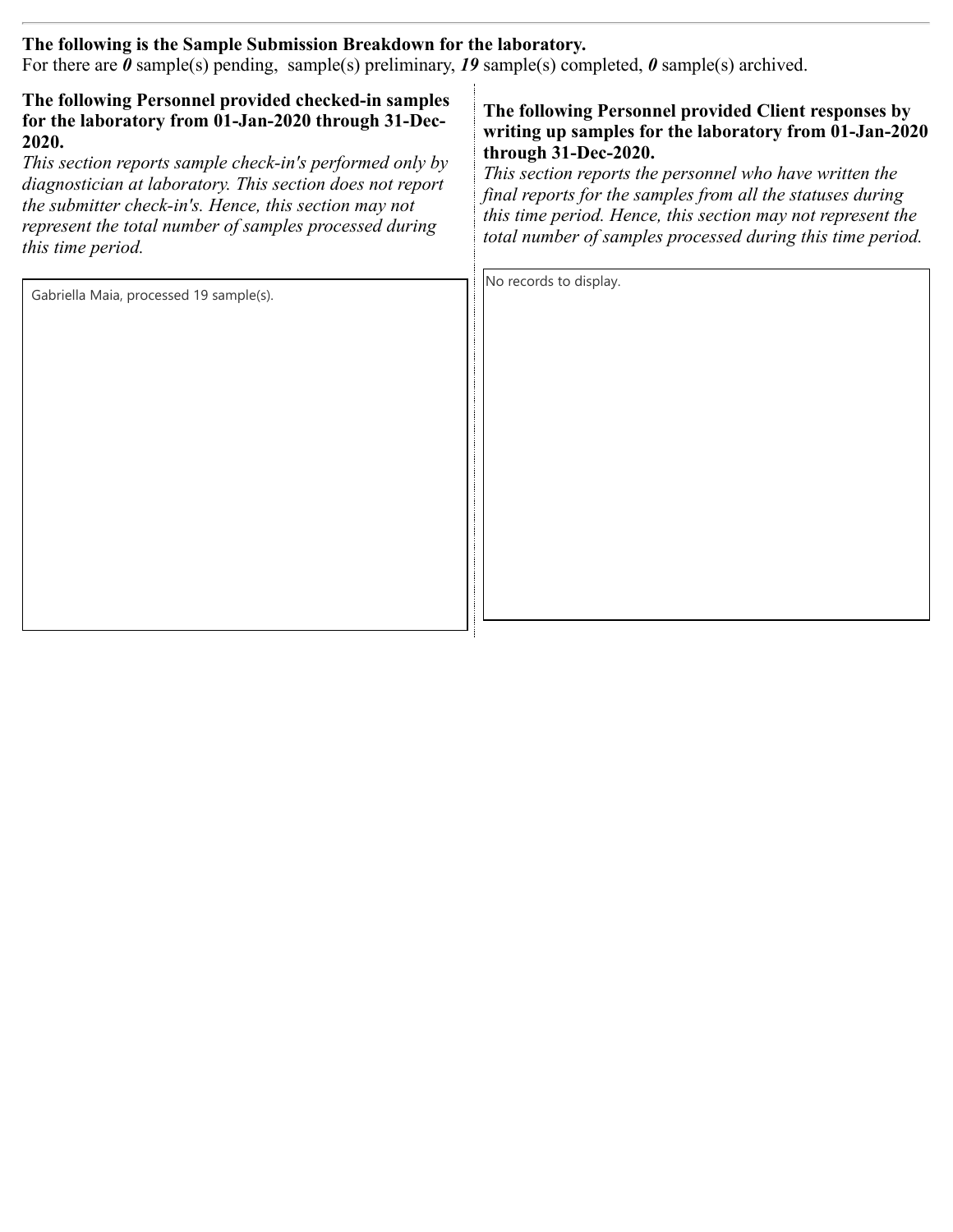### **Table 1. Number of Sample Submissions by Month from 01-Jan-2016 to present.**

| Year | Jan            | Feb | Mar | Apr | May | Jun | Jul | Aug            | Sep | Oct | Nov | Dec            | Total |
|------|----------------|-----|-----|-----|-----|-----|-----|----------------|-----|-----|-----|----------------|-------|
| 2020 | 2              | 3   | 4   | 0   | 10  | 0   | 0   | $\overline{0}$ | 0   | 0   | 0   | 0              | 19    |
| 2019 |                | 3   | 5   | 18  | 38  | 81  | 67  | 69             | 45  | 23  | 4   | 3              | 357   |
| 2018 | $\overline{4}$ | b   | 13  | 18  | 25  | 59  | 68  | 57             | 41  | 34  |     | $\overline{2}$ | 334   |
| 2017 | 6              | 5   | 12  | 20  | 68  | 60  | 53  | 63             | 53  | 25  | 9   | 6              | 380   |
| 2016 | 14             |     |     |     |     |     | 54  | 42             | 46  |     |     |                | 316   |



Sample Submissions By Month (2016 through 2021)



Sample Submissions By Month  $(1/2020$  through  $12/2020$ )

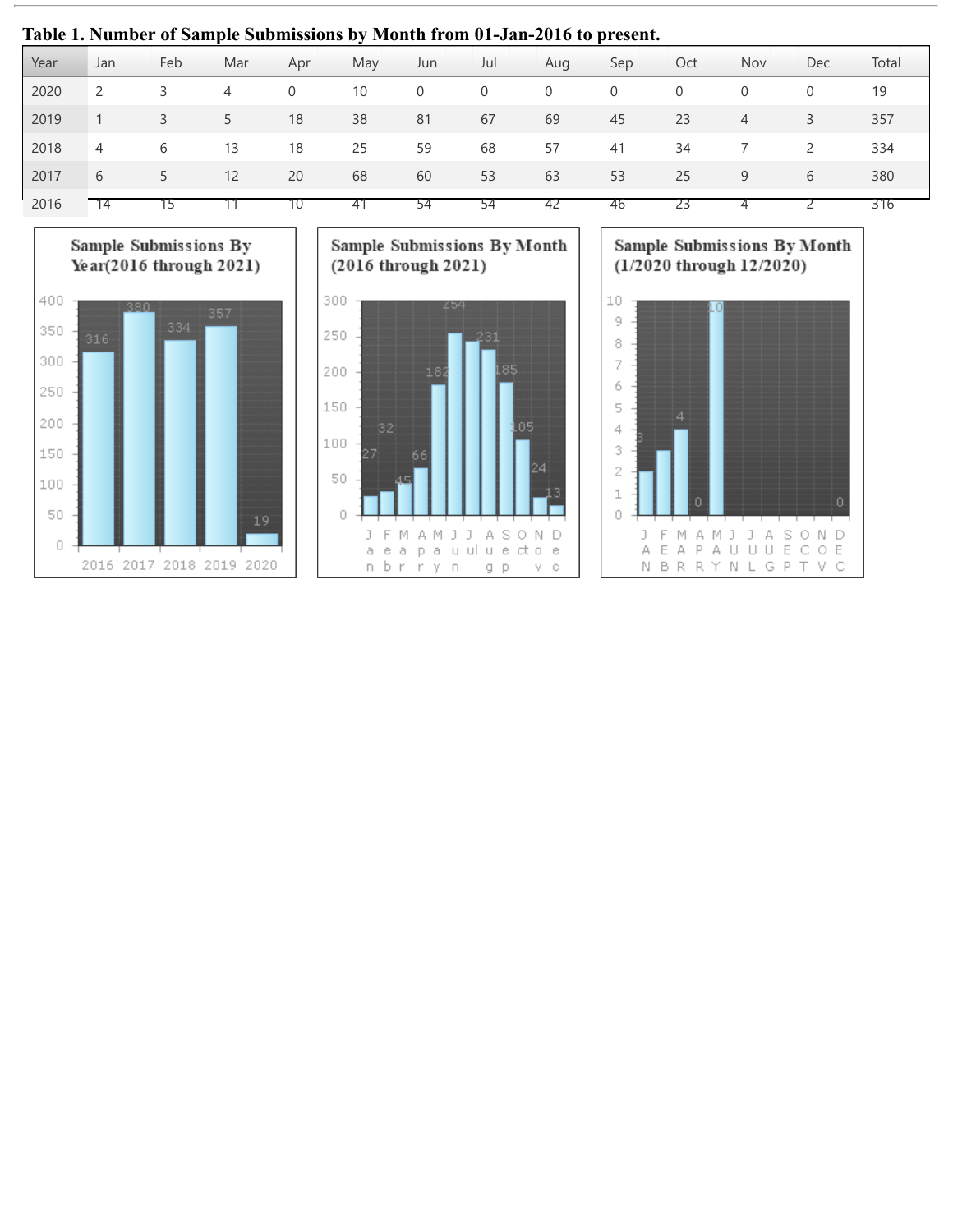# **Table 2. Number of Sample Submissions by Client Type from 01-Jan-2020 through 31-Dec-2020 .**

*This section reports the number of clients for each client type for the samples submitted during this time period. Each sample may involve one or more clients. Hence, this section does not represent the total number of samples processed during this time period.*

| Client Type             | Count          | $\%$  |
|-------------------------|----------------|-------|
| Grower/Farmer           | 11             | 61.11 |
| Homeowner/Home Gardener | $\overline{4}$ | 22.22 |
| Arborist                | 3              | 16.67 |
| Total                   | 18             | 100%  |
|                         |                |       |
|                         |                |       |
|                         |                |       |
|                         |                |       |
|                         |                |       |
|                         |                |       |
|                         |                |       |
|                         |                |       |
|                         |                |       |

# **Table 3. Samples originated from the following states and counties from 01-Jan-2020 through 31-Dec-2020.**

*This section reports the samples from all statuses. Hence, this section represents the total number of samples processed during this time period.*

| <b>State</b> | County             | Number of Samples |
|--------------|--------------------|-------------------|
| <b>MA</b>    | Franklin           | 1                 |
| <b>MA</b>    | <b>STATE TOTAL</b> | $\mathbf{1}$      |
| VT           | Bennington         | 1                 |
| VT           | Caledonia          | $\mathbf{1}$      |
| VT           | Chittenden         | 9                 |
| VT           | Orange             | $\overline{c}$    |
| VT           | Windham            | 5                 |
| VT           | <b>STATE TOTAL</b> | 18                |
|              | <b>GRAND TOTAL</b> | 19                |
|              |                    |                   |
|              |                    |                   |
|              |                    |                   |
|              |                    |                   |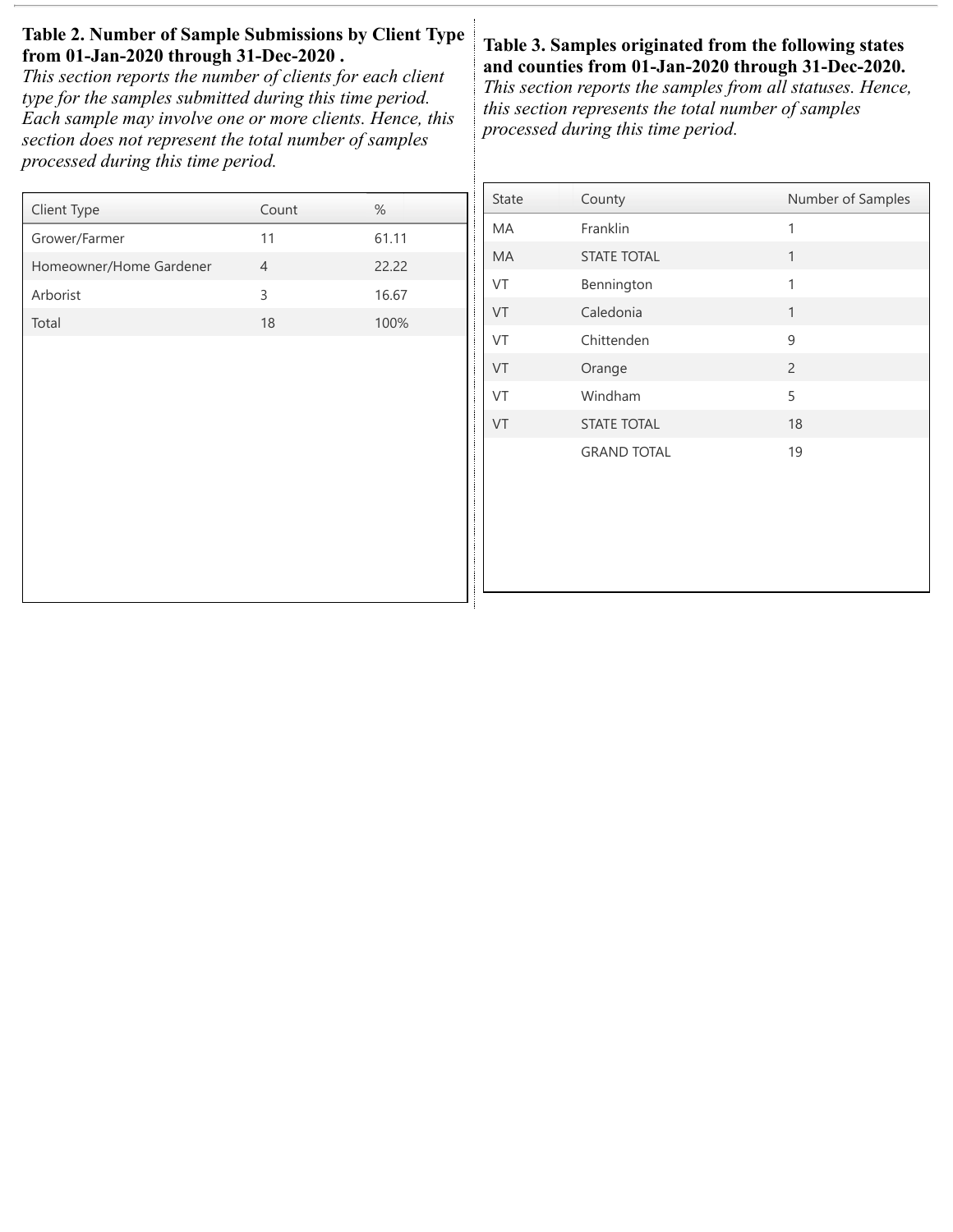# **Table 4. Number of Sample Submissions by Diagnosis Needed from 01-Jan-2020 through 31-Dec-2020.**

*This section reports diagnosis needed for the samples from all statuses. Hence, this section represents the total number of samples processed during this time period.*



| Diagnosis Needed | Number of Samples | %     |
|------------------|-------------------|-------|
| Disease ID       | 17                | 89.47 |
| Insect ID        |                   | 5.26  |
| Unknown          |                   | 5.26  |
| Total            | 19                | 100%  |
|                  |                   |       |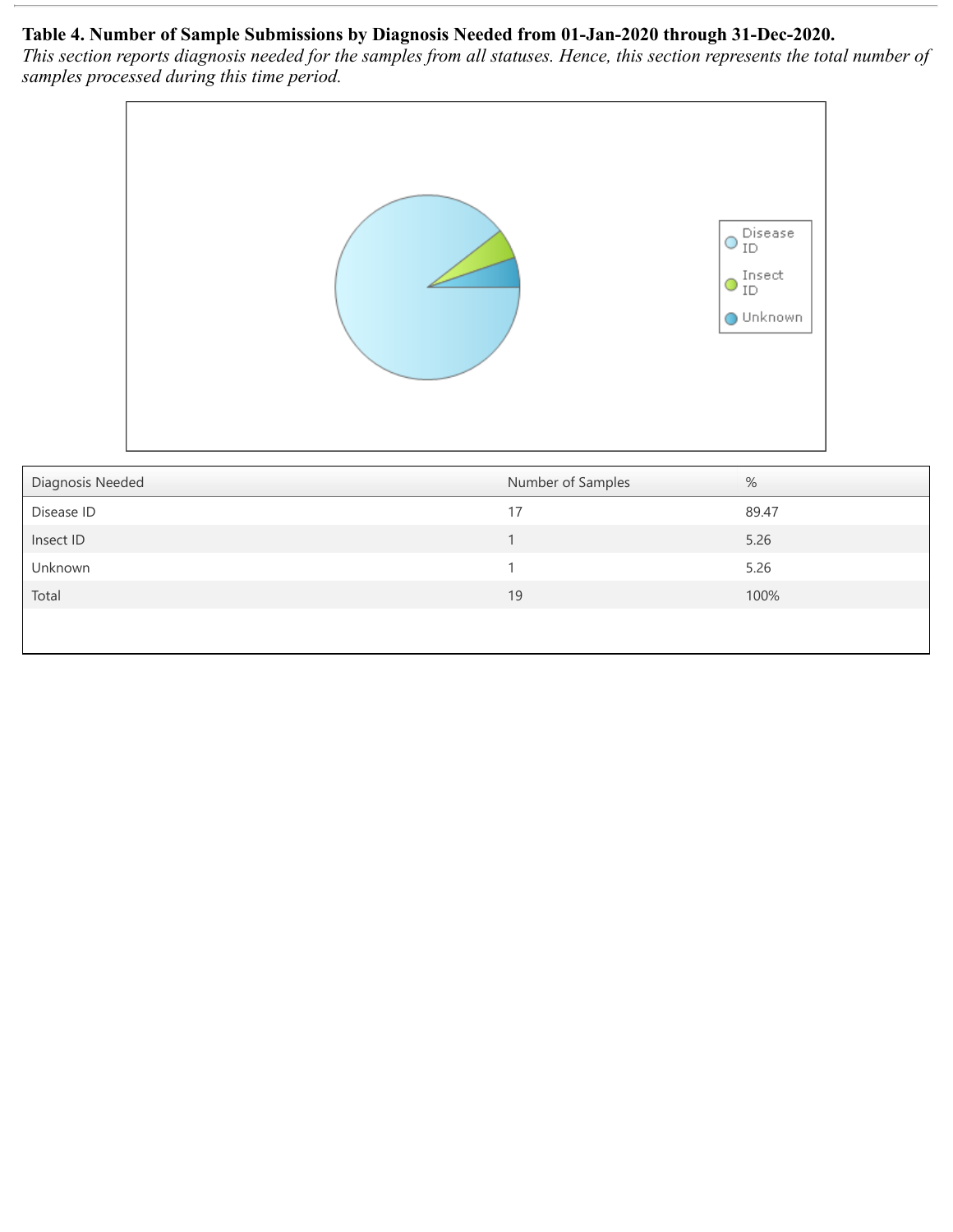## **Table 5. Number of Sample Submissions by Suspected Problem from 01-Jan-2020 through 31-Dec-2020 .**

*This section reports suspected problem for the samples from all statuses. Hence, this section represents the total number of samples processed during this time period.*



| Suspected Problem | Number of Samples | %     |
|-------------------|-------------------|-------|
| Left Blank        | 17                | 89.47 |
| leaf spots        |                   | 5.26  |
| abiotic           |                   | 5.26  |
| Total             | 19                | 100%  |
|                   |                   |       |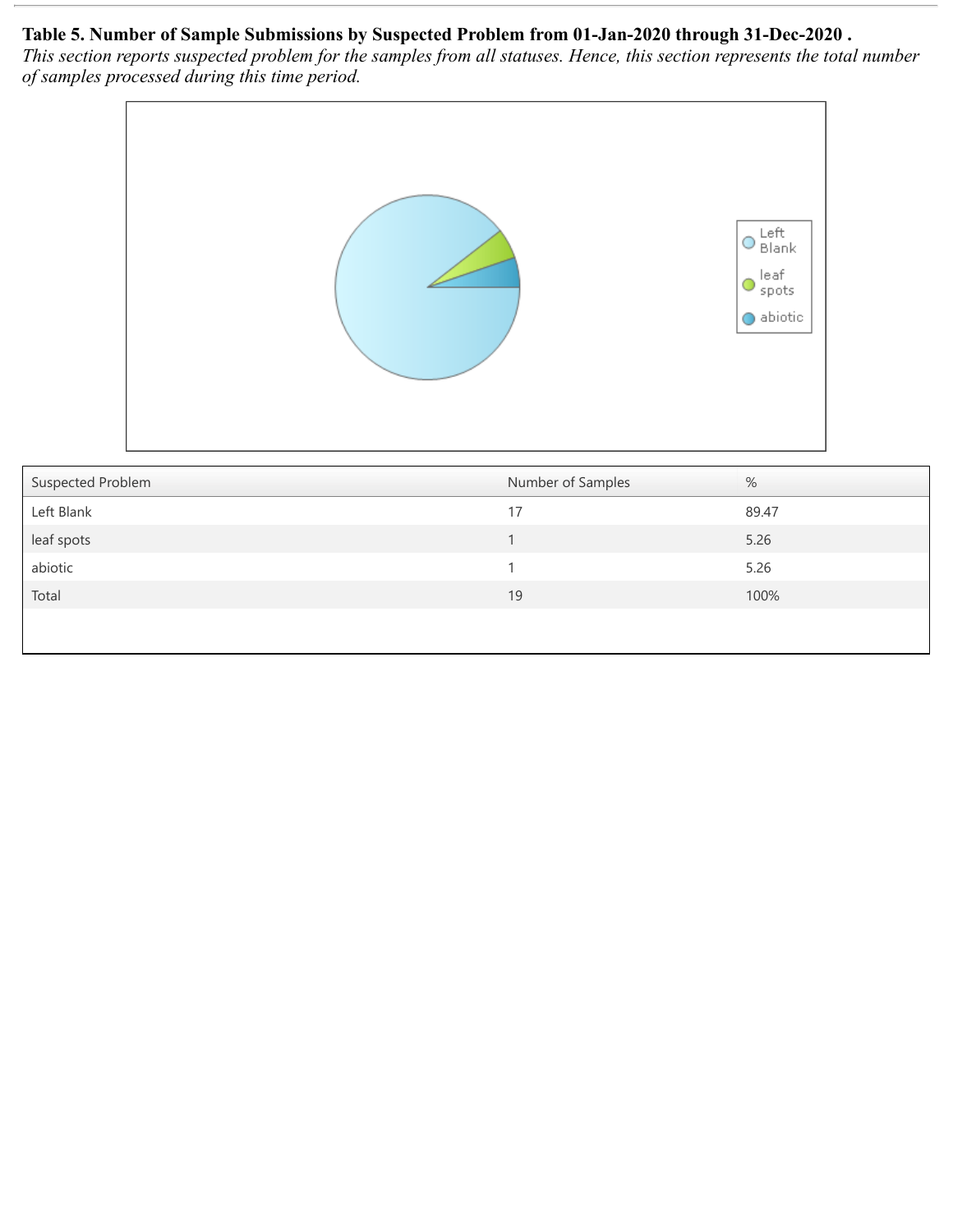## **Table 6. Number of Sample Submissions by Sample Source from 01-Jan-2020 through 31-Dec-2020.**

*This section reports sample source for the samples from all statuses. Hence, this section represents the total number of samples processed during this time period.*



# **Table 7. Number of Sample Submissions by Type of Sample from 01-Jan-2020 through 31-Dec-2020.**

*This section reports sample type for the samples from all statuses. Hence, this section represents the total number of samples processed during this time period.*



| Sample Type     | Number of Samples | %     |
|-----------------|-------------------|-------|
| Image Only      | 3                 | 15.79 |
| Physical Sample | 16                | 84.21 |
| Total           | 19                | 100%  |
|                 |                   |       |
|                 |                   |       |
|                 |                   |       |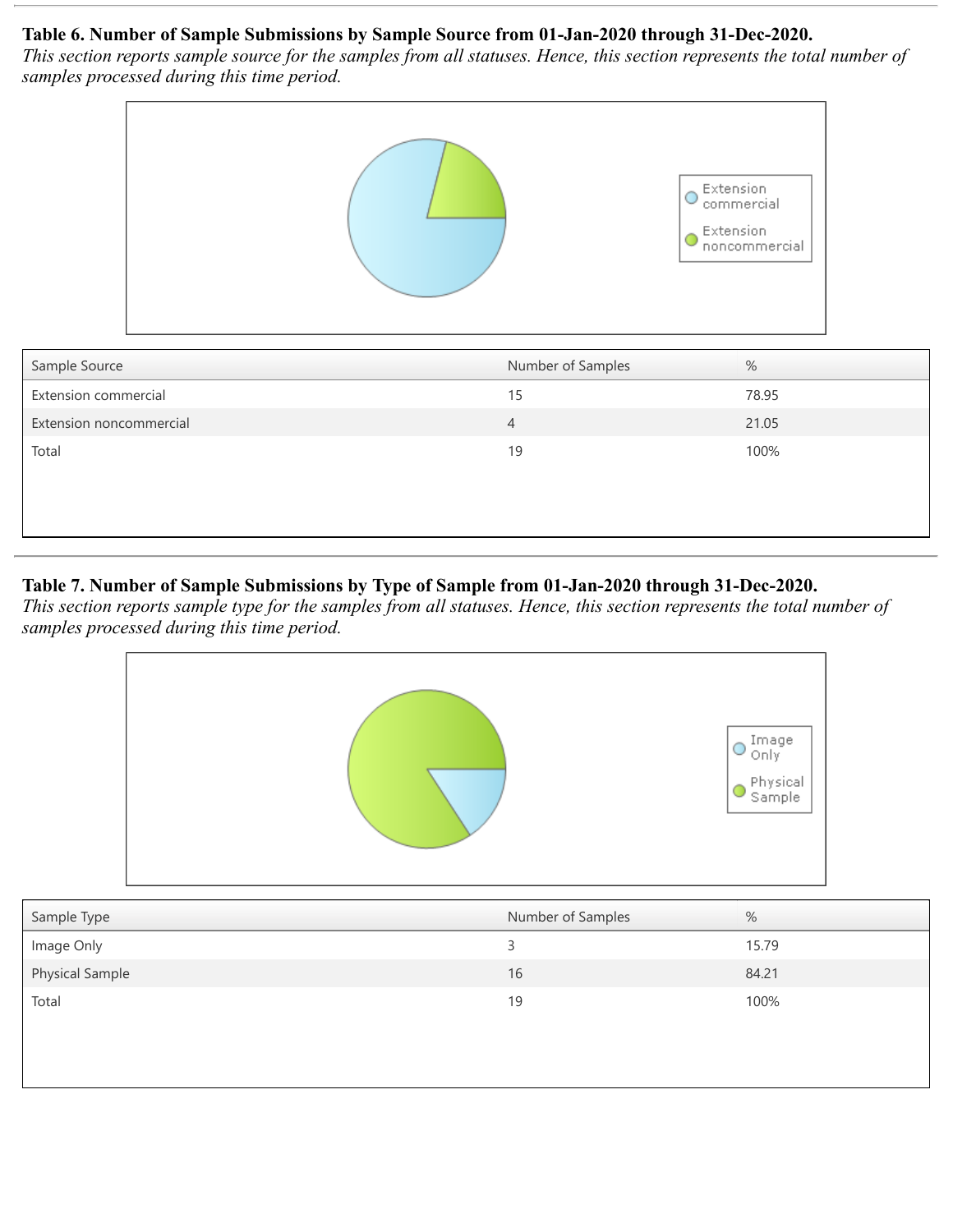## **Table 8. Number of Sample Submissions by Sample Category from 01-Jan-2020 through 31-Dec-2020.**

*Notes: This section reports sample category for samples from all statuses. Hence, this section represents the total number of samples processed during this time period.*

| Sample Category              | Count          | $\%$  |
|------------------------------|----------------|-------|
| Vegetables                   | 10             | 52.63 |
| Small Fruit                  | 3              | 15.79 |
| Woody ornamental - Evergreen | $\overline{c}$ | 10.53 |
| Woody ornamental -Deciduous  | $\overline{2}$ | 10.53 |
| Annual                       | 1              | 5.26  |
| Fruit                        | $\mathbf{1}$   | 5.26  |
| Total                        | 19             | 100%  |
|                              |                |       |
|                              |                |       |

#### **Table 9. Number of Sample Submissions by Sample Material Submitted from 01-Jan-2020 through 31-Dec-2020.**

*Notes: This section reports sample material submitted for the samples from all statuses. Each sample may have one or more sample materials submitted. Hence, this section does not represent the total number of samples processed.*

| Sample Material Submitted | Number of Samples |
|---------------------------|-------------------|
| Leaves/needles            | 10                |
| Branches/twigs            | 5                 |
| Fruit/seed                | $\mathbf{1}$      |
|                           |                   |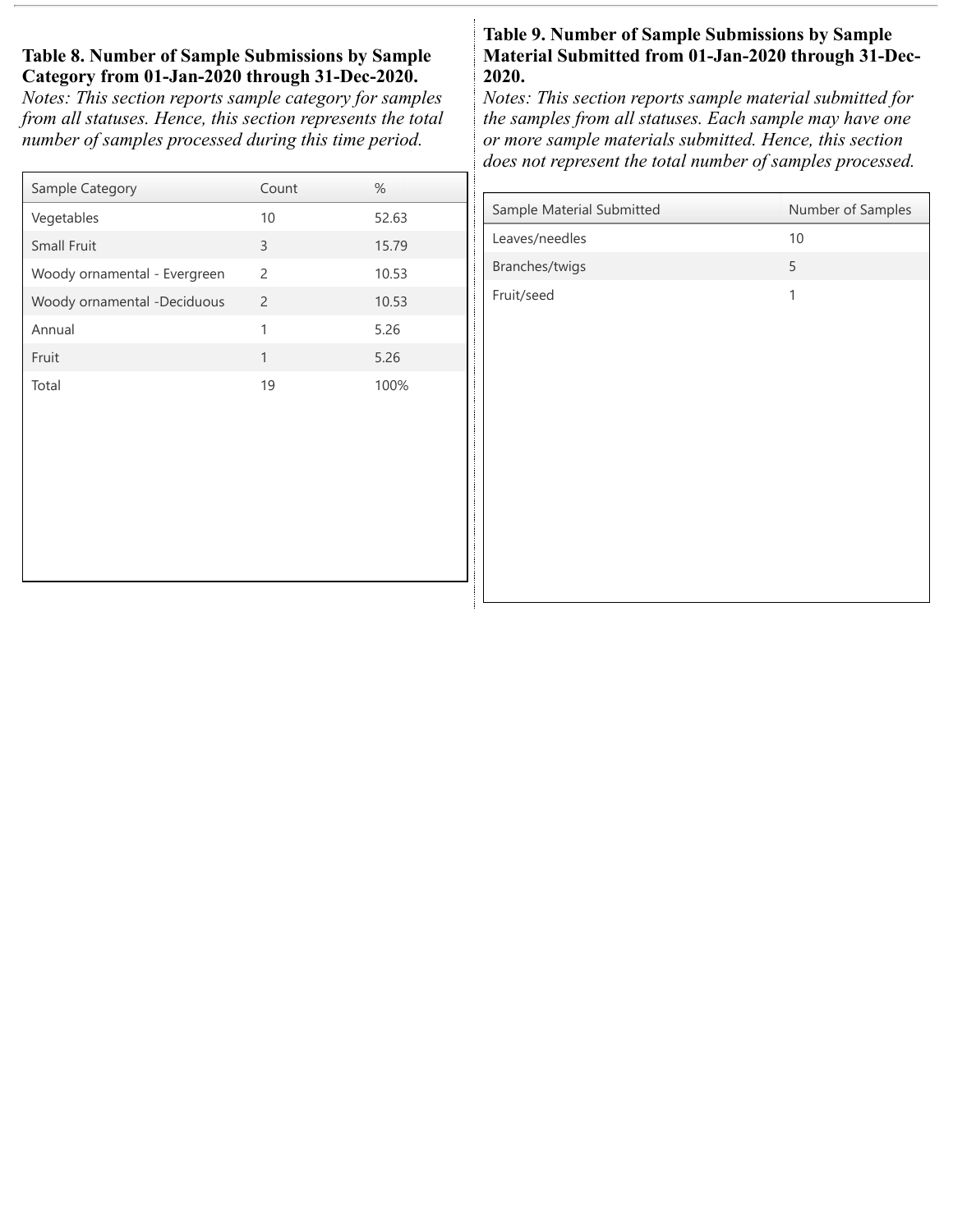## **Table 10. Number of Sample Submissions and Diagnosis/ID by Host/Habitat from 01-Jan-2020 through 31-Dec-2020.**

*Notes: This section reports samples from all statuses. Each sample may have one or more diagnosis/identification and hence this section does not represent the total number of samples processed.*

|                                                                          | Confirmed      | Not Detected        | Suspected      | Undetermined   |
|--------------------------------------------------------------------------|----------------|---------------------|----------------|----------------|
| Black Currant (Ribes nigrum) (Host, Diagnosis/ID) (1,1)                  |                |                     |                |                |
| No pathogen found (Identification Analysis)                              | $\overline{0}$ | $\mathbf{1}$        | $\overline{0}$ | $\overline{0}$ |
| Blueberry (Vaccinium sp./spp.) (Host, Diagnosis/ID) (2,3)                |                |                     |                |                |
| Environmental stress; Problem (Abiotic disorder)                         | $\overline{0}$ | $\overline{0}$      | $\mathbf{1}$   | $\overline{0}$ |
| No pathogen found (Identification Analysis)                              | $\mathbf{0}$   | 1                   | $\Omega$       | $\Omega$       |
| Poor pruning practice (Abiotic disorder)                                 | $\overline{0}$ | $\overline{0}$      | $\mathbf{1}$   | $\overline{0}$ |
| Boxwood (Buxus sp./spp.) (Host, Diagnosis/ID) (1,2)                      |                |                     |                |                |
| Additional sample requested (Identification Analysis)                    | $\overline{0}$ | $\overline{0}$      | $\overline{0}$ | $\overline{0}$ |
| Volutella leaf blight; Dieback (Volutella sp./spp.)                      | $\mathbf{0}$   | $\mathbf 0$         |                | $\mathbf{0}$   |
| Cole Crops (Brassica sp./spp.) (Host, Diagnosis/ID) (1,3)                |                |                     |                |                |
| Environmental stress; Problem (Abiotic disorder)                         | $\mathbf 0$    | $\mathbf 0$         | 1              | $\mathbf{0}$   |
| No insect found (Identification Analysis)                                | $\mathbf{1}$   | $\overline{0}$      | $\overline{0}$ | $\overline{0}$ |
| No pathogen found (Identification Analysis)                              |                | $\mathbf 0$         | $\Omega$       | $\mathbf{0}$   |
| Common Fig (Ficus carica) (Host, Diagnosis/ID) (1,3)                     |                |                     |                |                |
| No pathogen found (Identification Analysis)                              | $\mathbf{1}$   | $\mathbf 0$         | $\mathbf 0$    | $\mathbf{0}$   |
| Residue (Identification Analysis)                                        | $\overline{0}$ | $\overline{0}$      | $\mathbf{1}$   | $\overline{0}$ |
| Twospotted spider mite (Tetranychus urticae)                             | $\mathbf{1}$   | $\mathbf 0$         | $\mathbf 0$    | $\mathbf{0}$   |
| Fir (Abies sp./spp.) (Host, Diagnosis/ID) (1,3)                          |                |                     |                |                |
| Cultural/environmental problem (Abiotic disorder)                        | $\mathbf 0$    | $\mathbf 0$         |                | $\mathbf{0}$   |
| No insect found (Identification Analysis)                                | $\overline{0}$ | $\overline{0}$      | $\overline{0}$ | $\overline{0}$ |
| No pathogen found (Identification Analysis)                              | $\mathbf{0}$   | $\mathbf 0$         | $\mathbf 0$    | $\mathbf{0}$   |
| Kale (Brassica oleracea acephala) (Host, Diagnosis/ID) (1,4)             |                |                     |                |                |
| Cold wet soils (Abiotic disorder)                                        | $\mathbf 0$    | $\boldsymbol{0}$    |                | $\mathbf{0}$   |
| Environmental stress; Problem (Abiotic disorder)                         | $\overline{0}$ | $\mathbf 0$         | 1              | $\overline{0}$ |
| No insect found (Identification Analysis)                                |                | $\mathbf 0$         | $\mathbf 0$    | $\mathbf 0$    |
| No pathogen found (Identification Analysis)                              | $\mathbf{1}$   | $\overline{0}$      | $\overline{0}$ | $\overline{0}$ |
| lettuce () (Host, Diagnosis/ID) (1,1)                                    |                |                     |                |                |
| Downy mildew (Lettuce) (Bremia lactucae)                                 | $\mathbf{1}$   | $\overline{0}$      | $\overline{0}$ | $\overline{0}$ |
| Pear (ornamental) (Pyrus sp./spp.) (Host, Diagnosis/ID) (1,4)            |                |                     |                |                |
| Cultural/environmental problem (Abiotic disorder)                        | $\mathbf{0}$   | $\overline{0}$      | $\mathbf{1}$   | $\overline{0}$ |
| Dieback; Canker; Twig blight (Botryosphaeria sp./spp.)                   | 1              | 0                   | $\mathbf 0$    | 0              |
| Environmental stress; Problem (Abiotic disorder)                         | $\mathbf{0}$   | $\overline{0}$      | $\mathbf{1}$   | $\overline{0}$ |
| Non-pathogenic; Saprophyte (Secondary Agents; Saprophytes;<br>Unspecif.) | $\mathbf{0}$   | 0                   | 1              | 0              |
| Pepper (Capsicum sp./spp.) (Host,Diagnosis/ID) (1,2)                     |                |                     |                |                |
| Cold wet soils (Abiotic disorder)                                        | $\mathbf 0$    | $\mathsf{O}\xspace$ |                | $\mathbf{0}$   |
| Environmental stress; Problem (Abiotic disorder)                         | $\overline{0}$ | $\mathbf 0$         | $\mathbf{1}$   | $\overline{0}$ |
| Spinach (Spinacia oleracea) (Host, Diagnosis/ID) (2,6)                   |                |                     |                |                |